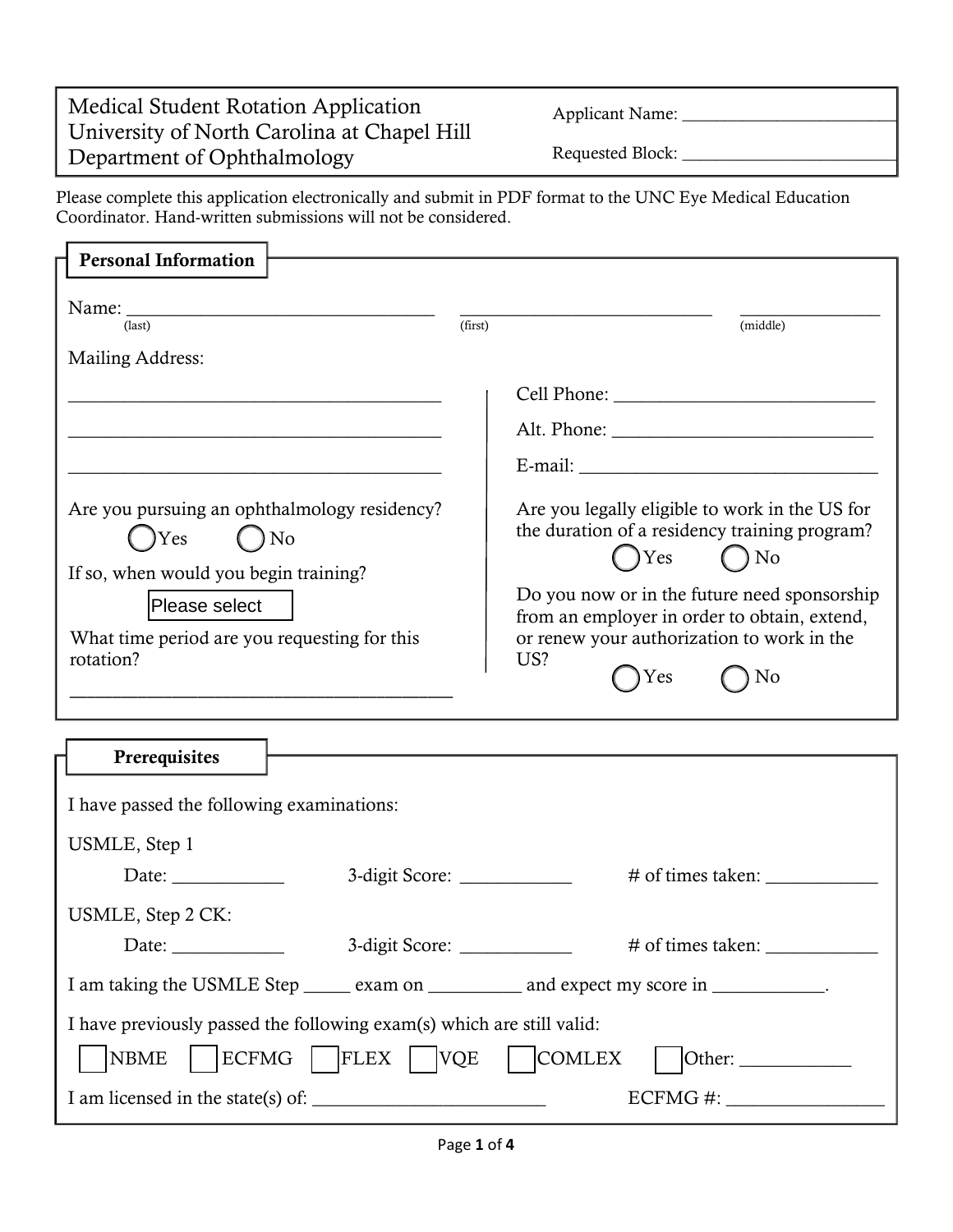## Medical Student Rotation Application University of North Carolina at Chapel Hill Department of Ophthalmology

╤

and the control of the control of the control of

 $\overline{r}$ 

Applicant Name: \_\_\_\_\_\_\_\_\_\_\_\_\_\_\_\_\_\_\_\_\_\_\_\_\_

 $\overline{a}$ 

Requested Block: \_\_\_\_\_\_\_\_\_\_\_\_\_\_\_\_\_\_\_\_\_\_\_\_\_

| Education                                                                                                     |                 |                                          |                          |            |
|---------------------------------------------------------------------------------------------------------------|-----------------|------------------------------------------|--------------------------|------------|
| List your college, medical school, and graduate experience in chronological order (most recent first):        |                 |                                          |                          |            |
| School/Medical Facility/Institution                                                                           | Major/Specialty | Dates Attended<br>$(mm/yy)$ to $(mm/yy)$ | Degree/Date Granted      | <b>GPA</b> |
|                                                                                                               |                 |                                          |                          |            |
|                                                                                                               |                 |                                          |                          |            |
|                                                                                                               |                 |                                          |                          |            |
|                                                                                                               |                 |                                          |                          |            |
|                                                                                                               |                 |                                          |                          |            |
| Medical School Class rank (if available): _______                                                             |                 |                                          | Class rank not available |            |
| AOA Honor Society is available at my school: $\bigcap$ Yes $\bigcap$ No (If yes, check all that apply below): |                 |                                          |                          |            |
| I was elected as junior/senior                                                                                |                 | I was not selected for AOA               |                          |            |
| Experience                                                                                                    |                 |                                          |                          |            |

| Past and Present Employment:    |                        |                                                     |  |  |  |
|---------------------------------|------------------------|-----------------------------------------------------|--|--|--|
| Employer                        | Address (City & State) | Dates Employed<br>$\frac{mm/yy}{to} \frac{mm/yy}{}$ |  |  |  |
|                                 |                        |                                                     |  |  |  |
|                                 |                        |                                                     |  |  |  |
|                                 |                        |                                                     |  |  |  |
|                                 |                        |                                                     |  |  |  |
|                                 |                        |                                                     |  |  |  |
|                                 |                        |                                                     |  |  |  |
|                                 |                        |                                                     |  |  |  |
| Public Service and Activities:  |                        |                                                     |  |  |  |
| <b>Professional Memberships</b> |                        |                                                     |  |  |  |
|                                 |                        |                                                     |  |  |  |
|                                 |                        |                                                     |  |  |  |
|                                 |                        |                                                     |  |  |  |
|                                 |                        |                                                     |  |  |  |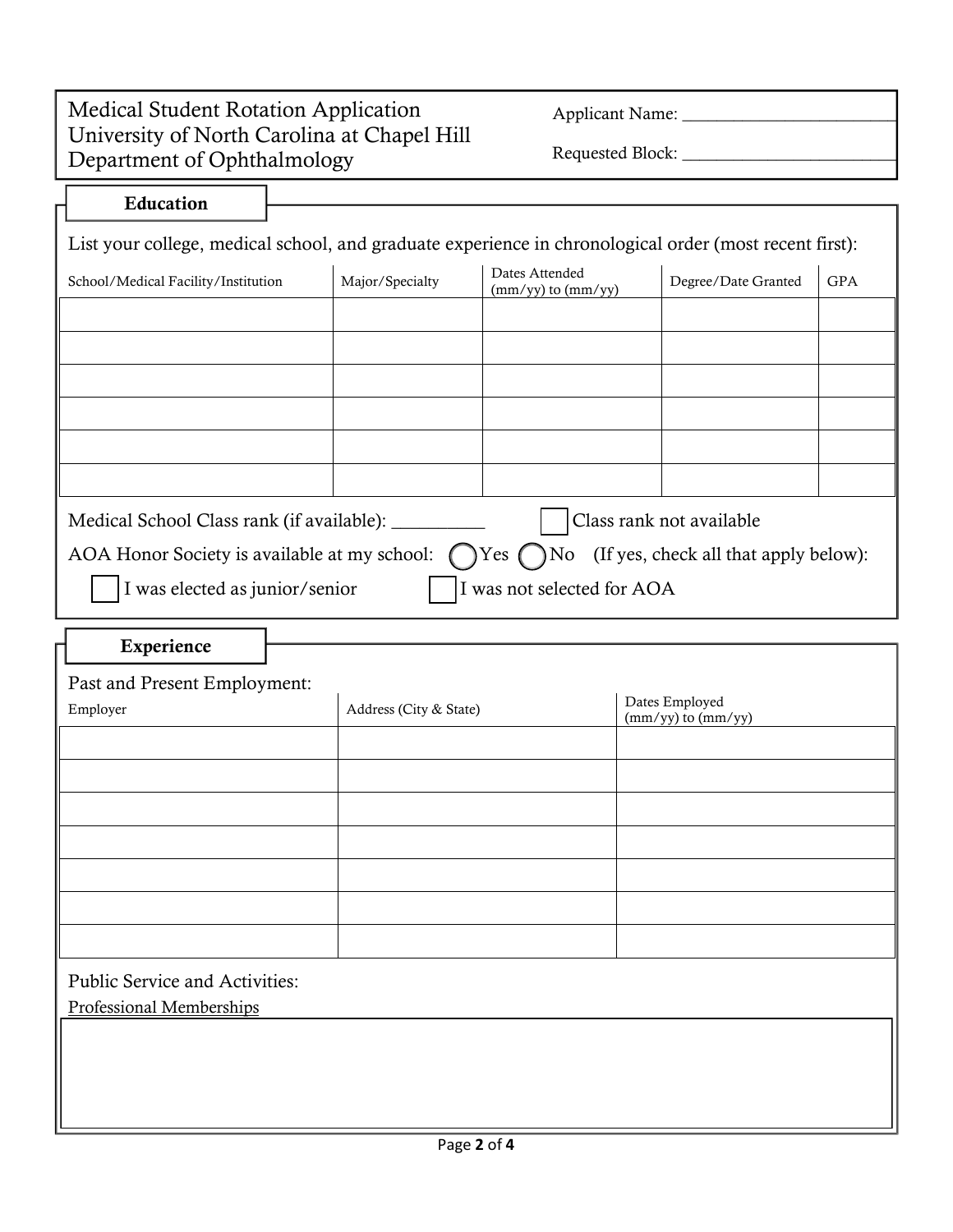| <b>Medical Student Rotation Application</b> |
|---------------------------------------------|
| University of North Carolina at Chapel Hill |
| Department of Ophthalmology                 |

Applicant Name: \_\_\_\_\_\_\_\_\_\_\_\_\_\_\_\_\_\_\_\_\_\_\_\_\_

 $\overline{a}$ 

Requested Block: \_\_\_\_\_\_\_\_\_\_\_\_\_\_\_\_\_\_\_\_\_\_\_\_\_

| Public Service and Activities:<br><b>Community Service</b> |  |
|------------------------------------------------------------|--|
|                                                            |  |
|                                                            |  |
|                                                            |  |
|                                                            |  |
|                                                            |  |
|                                                            |  |
|                                                            |  |
| Outside Interests & Hobbies                                |  |
|                                                            |  |
|                                                            |  |
|                                                            |  |
|                                                            |  |
|                                                            |  |
| Specialty Elective(s) & Related Activities                 |  |
|                                                            |  |
|                                                            |  |
|                                                            |  |
|                                                            |  |
|                                                            |  |
|                                                            |  |
| Honors, Awards, & Achievements                             |  |
|                                                            |  |
|                                                            |  |
|                                                            |  |
|                                                            |  |
|                                                            |  |
|                                                            |  |